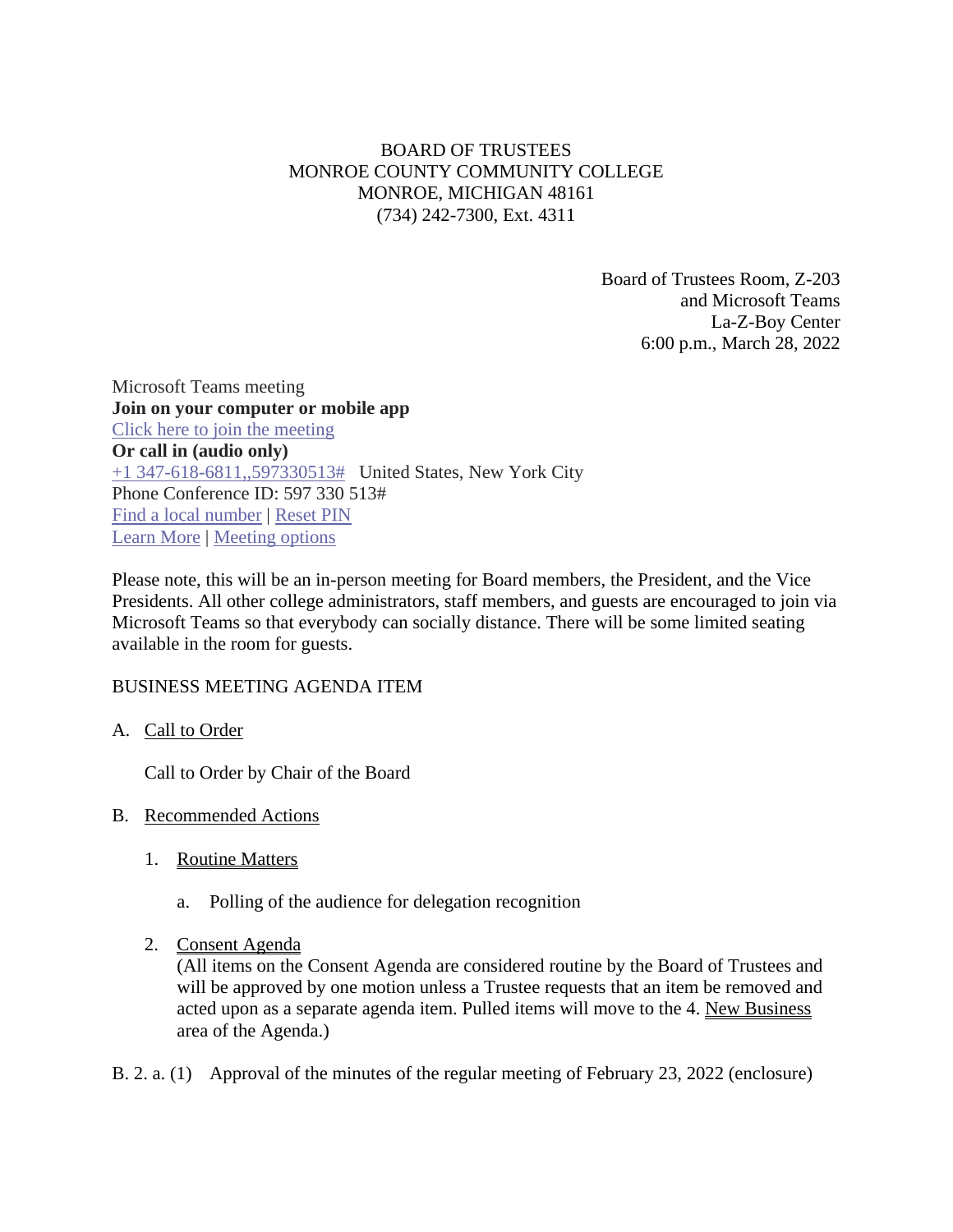## B. 2. a. (2) Resolution to Set College Millage Levy for 2022-23

Recommended Motion: *"that the following resolution to set the College millage levy for the 2022-23 fiscal year be adopted subject to Headlee rollback provisions* 

> *Operating 2.1794 mills Facilities/Infrastructure .85 mills*

*THEREFORE BE IT RESOLVED, that the clerks of the cities and townships of Monroe County be given written notice of this action. Each clerk shall be requested to forward such notice to the appropriate assessing officers of the cities and townships.* 

*BE IT FURTHER RESOLVED, that taxes to be raised against property within any city, any portion of which lies within the community college district boundaries, may be levied and collected in the same manner and at the same time as the city taxes."*

B. 2. a. (3) Ratification of The Foundation Bylaws Amendment

Recommended motion: *"that the Board ratify an amendment to 'Article X – Indemnification' of The Foundation at Monroe County Community College bylaws to be revised as follows:*

*Subject to the conditions set out below, each person now or heretofore or hereafter a Foundation director, officer or employee of The Foundation, whether or not such person continues to serve in any such capacity at the time of incurring the costs or expenses hereinafter indicated, shall—to the fullest extent now or hereinafter permitted by law, and in an amount not to exceed the limit of the coverage provided to The Foundation under its directors and officers (D&O) liability policy—be indemnified by The Foundation against all financial loss, damage, costs and expenses (including counsel fees) reasonably incurred by or imposed upon him/her in connection with or resulting from any civil or criminal . . . [continue as in original]."*

B. 2. a. (4) Board Authorization for the President to Execute a Probationary Administrative Contract (enclosure)

> Recommended motion: *"that the Board authorizes the President to execute a second-year probationary administrative contract to:*

*Tracy Perry, Director of Enrollment Management Second-Year Probationary Contract Effective July 1, 2022 through June 30, 2023."*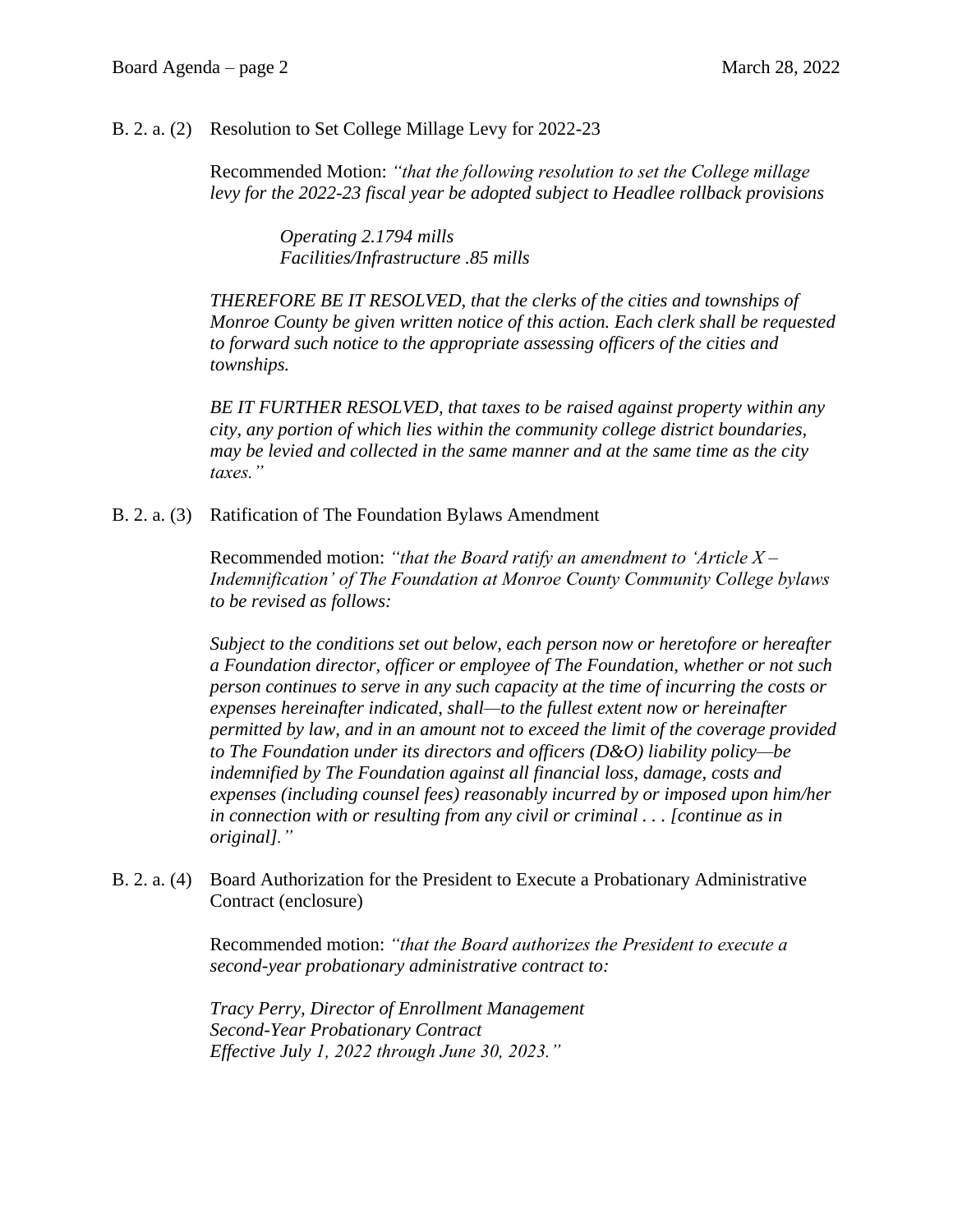B. 2. a. (5) Board Authorization for the President to Execute a Probationary Administrative Contract (enclosure)

> Recommended motion: *"that the Board authorizes the President to execute a second-year probationary administrative contract to:*

*Gerald McCarty II, Director of Student Success Second-Year Probationary Contract Effective July 1, 2022 through June 30, 2023."*

B. 2. a. (5) Authorization for the President to Execute a Michigan New Jobs Training Program Agreement with Advanced Heat Treat, Monroe, MI

> Recommended motion: *"that the Board authorizes the President to execute a Michigan New Jobs Training Program (MNJTP) Agreement between Monroe County Community College and Advanced Heat Treat, effective April 15, 2022 to December 21, 2026."*

B. 2. a. (6) Authorization for the President to Execute a Michigan New Jobs Training Program Agreement with EOI Pioneer, Dundee, MI

> Recommended motion: *"that the Board authorizes the President to execute a Michigan New Jobs Training Program (MNJTP) Agreement between Monroe County Community College and EOI Pioneer, effective April 15, 2022 to December 21, 2026*

- 3. Old Business
	- a. Written
	- b. Verbal
- 4. New Business
	- a. Written
	- b. Verbal
- B. 4. a. (1) Alumnus of the Year Recommendation (Lambrix)

Recommended motion: *"that be selected as the 2021-22 Alumnus of the Year."*

B. 4. a. (2) College Supporter of the Year Recommendation (Buchanan)

Recommended motion: *"that be selected as the 2021-22 College Supporter of the Year."*

B. 4. a. (3) Retirement Resolution – Ms. Susan Byrnes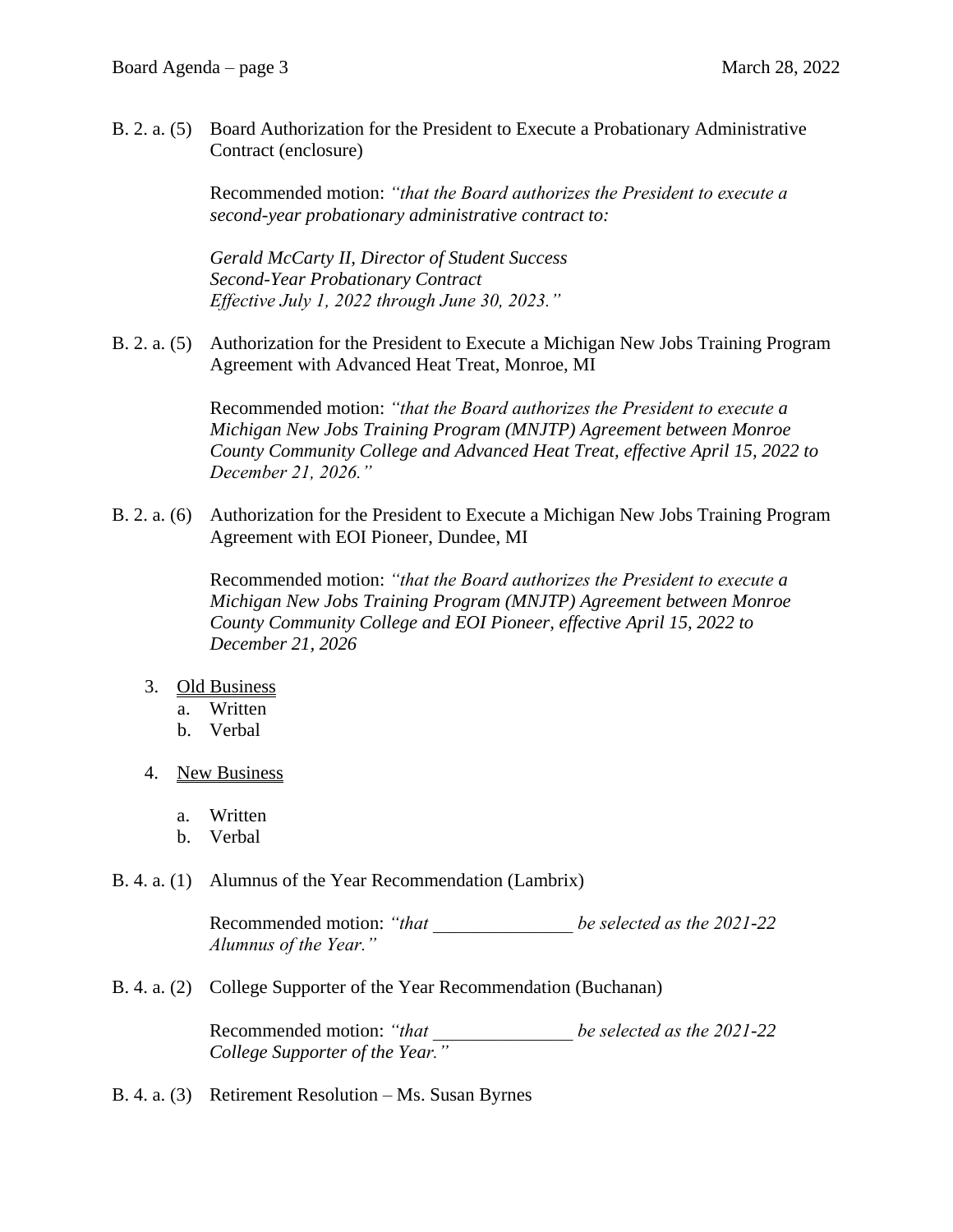Recommended motion: *"that the following resolution of commendation be adopted for Ms. Susan Byrnes.*

*WHEREAS, Ms. Susan Byrnes will retire from her position at Monroe County Community College, effective April 4, 2022, and*

*WHEREAS, Ms. Byrnes has diligently served as Coordinator of Financial Aid for the past 7 years, and*

*WHEREAS, Ms. Byrnes has actively served on the Diversity and Equity Center Task Force, presented regularly at Financial Aid High School Nights throughout the community, participated in professional development activities, and served on scholarship committees, and* 

*WHEREAS, Ms. Byrnes has helped counsel hundreds of students through the financial aid process, providing support to help make their educational goals possible, and* 

*WHEREAS, Ms. Byrnes regularly came to campus during COVID, when almost everyone was off campus, to help maintain essential operations that could not be done remotely, and*

*WHEREAS, Ms. Byrnes has excelled in every aspect of her work and met every challenge with enthusiasm and drive, always maintaining a positive outlook, having embraced the constant regulatory changes within the financial aid profession, and*

*WHEREAS, Ms. Byrnes did phenomenal work to help integrate new technology, improve processes, and provide training to co-workers within the Financial Aid Office, and*

*WHEREAS, Ms. Byrnes is known for her dedication to the college and students, regularly going above and beyond to assist students in need.*

*THEREFORE, BE IT RESOLVED, that the Board of Trustees recognize Ms. Susan Byrnes for her 7 years of dedicated service to Monroe County Community College, and*

*THEREFORE, BE IT RECORDED that the Board of Trustees expresses its very best wishes for her continued success, well-being, and happiness on this Monday, March 28, 2022.*

B. 4. a. (3) Proposed Revision, Policy 3.05 – Tuition and Fees (Wetzel) Recommended motion: "*that Policy 3.05, Tuition and Fees, be revised as follows, effective Fall 2022:*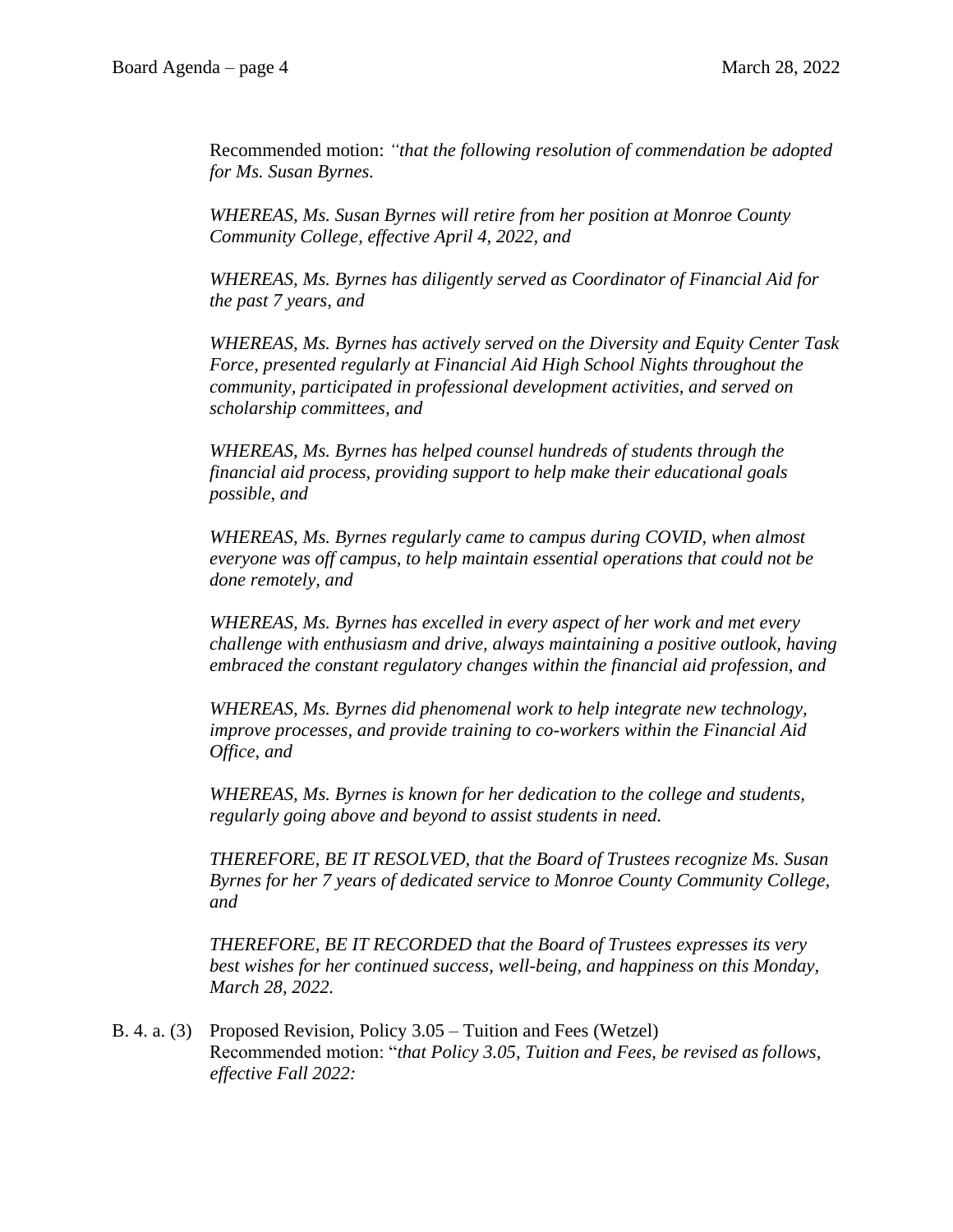| <b>Tuition</b>                               | <b>Beginning</b> | <b>Beginning</b> |
|----------------------------------------------|------------------|------------------|
|                                              | <b>Fall 2022</b> | Fall 2023        |
| <i>*Resident (per billable contact hour)</i> | \$116.75         | \$119.75         |
| Non-Resident (per billable contact hour)     | \$207.50         | \$212.75         |
| Out of State/International                   | \$231.00         | \$237.00         |
| (per billable contact hour)                  |                  |                  |
| <b>Non-Resident Student Apprentices</b>      | Resident         | Resident         |
| (per billable contact hour)                  | Rate             | Rate             |
| Non-Credit Instruction, including Continuing |                  |                  |
| Education Units $(C.E.U.'s)$                 | Rates vary       | Rates vary       |

*Miscellaneous Fees*

| Registration (per student for each semester registering)\$40.00              |  |
|------------------------------------------------------------------------------|--|
|                                                                              |  |
|                                                                              |  |
| Special Fees (Required costs for specific materials, rentals, testing, etc.) |  |
|                                                                              |  |
|                                                                              |  |
| Credit by Exam Fee (Non-refundable) $-1$ contact hour\$35.00                 |  |
|                                                                              |  |

B. 4. a. (4) Proposed Policy Revision – Policy 6.06, Policy for Reimbursement for Use of Private Motor Vehicles (enclosures) (Wetzel)

> Recommended motion: *"that Policy 6.06, Policy for Reimbursement for Use of Private Motor Vehicles, be revised as presented."*

B. 4. a. (5) Architect Recommendation – Three Projects (Wetzel)

Recommended motion: *"that the following architectural firms be selected to assist the College in the performance of all architectural and engineering services for the design and construction for the renovation and new construction projects listed below:*

*Stantec Architecture Inc. – Whitman Center Renovations and New Construction The Collaborative – Welch Health Education Building Renovations and New Construction GMB and Workshop Architects, Inc. – Warrick Student Services/Administration Building Renovations."*

B. 4. a. (6) Property Purchase (Enclosure – Board members only) (Wetzel)

Recommended motion: *"that the Board approves the transaction as stipulated in the Purchase and Sale Agreement and authorizes the President to proceed with the*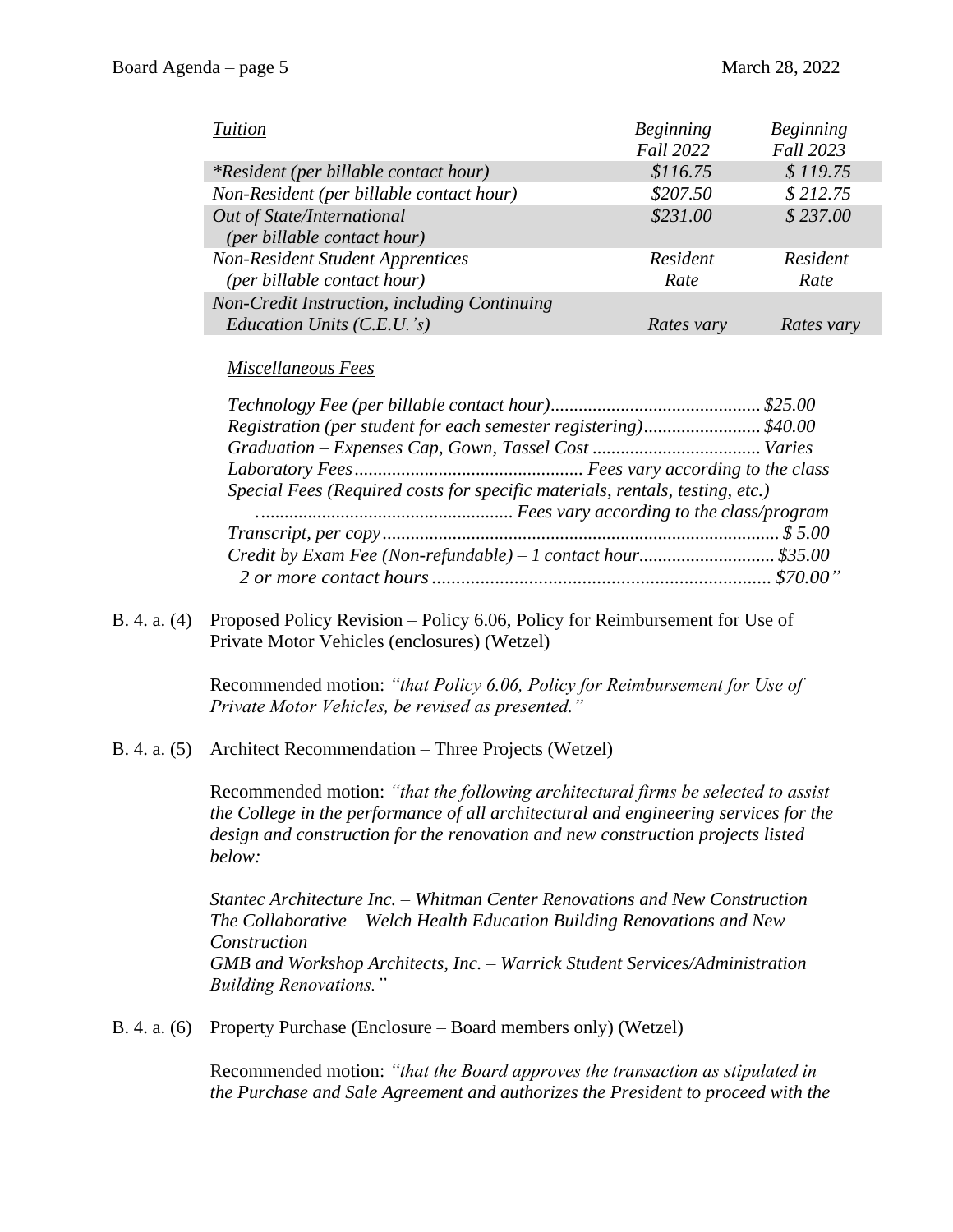*acquisition of Vacant Land consisting of approximately 3.36 acres on the west side of Lewis Avenue, being parcel 02-27-059-41, Bedford Township, Michigan."*

B. 4. a. (6) Michigan's Coordinator to ACCT

Recommended motion*: "that the Monroe County Community College Board of Trustees hereby authorizes \_\_\_\_\_\_\_\_\_\_\_\_\_\_\_\_\_ to serve in a voluntary role as Michigan's Coordinator to the Association of Community College Trustees."* 

- C. Information and Proposals
	- 1. Delegations
	- 2. Non-staff Communications and Reports
	- 3. President and Staff
- C. 3. a. (1) Staff Appointments, Probationary Administrative Contracts, Probationary Faculty Contracts, Retirements, etc.

Staff Appointments Andrew Munguia, Full-Time, Assistant Director of Financial Aid, effective March 28, 2022 (replacing Susan Byrnes)

2<sup>nd</sup> Year Probationary Administrative Contracts (effective July 1, 2022 to June 30, 2023) Gerald McCarty II, Director of Student Success Tracy Perry, Director of Enrollment Management

Retirement Susan Byrnes, Coordinator of Financial Aid, effective April 4, 2022

- C. 3. a. (2) Statement of General Fund Revenues and Expenses for the period ending February 28, 2022 (enclosures) (Wetzel)
- C. 3. b. (1) Update on The Foundation (Myers)
- C. 3. b. (2) President's Report (Quartey)
- C. 3. b. (3) President's Goals and Measurable Objectives (Quartey)

## 4. Board Member and Committee Reports

- C. 4. a. (1) Date for Budget Study Meeting (Wetzel)
- C. 4. a. (2) Board Retreat April 22, 2022 (Quartey)